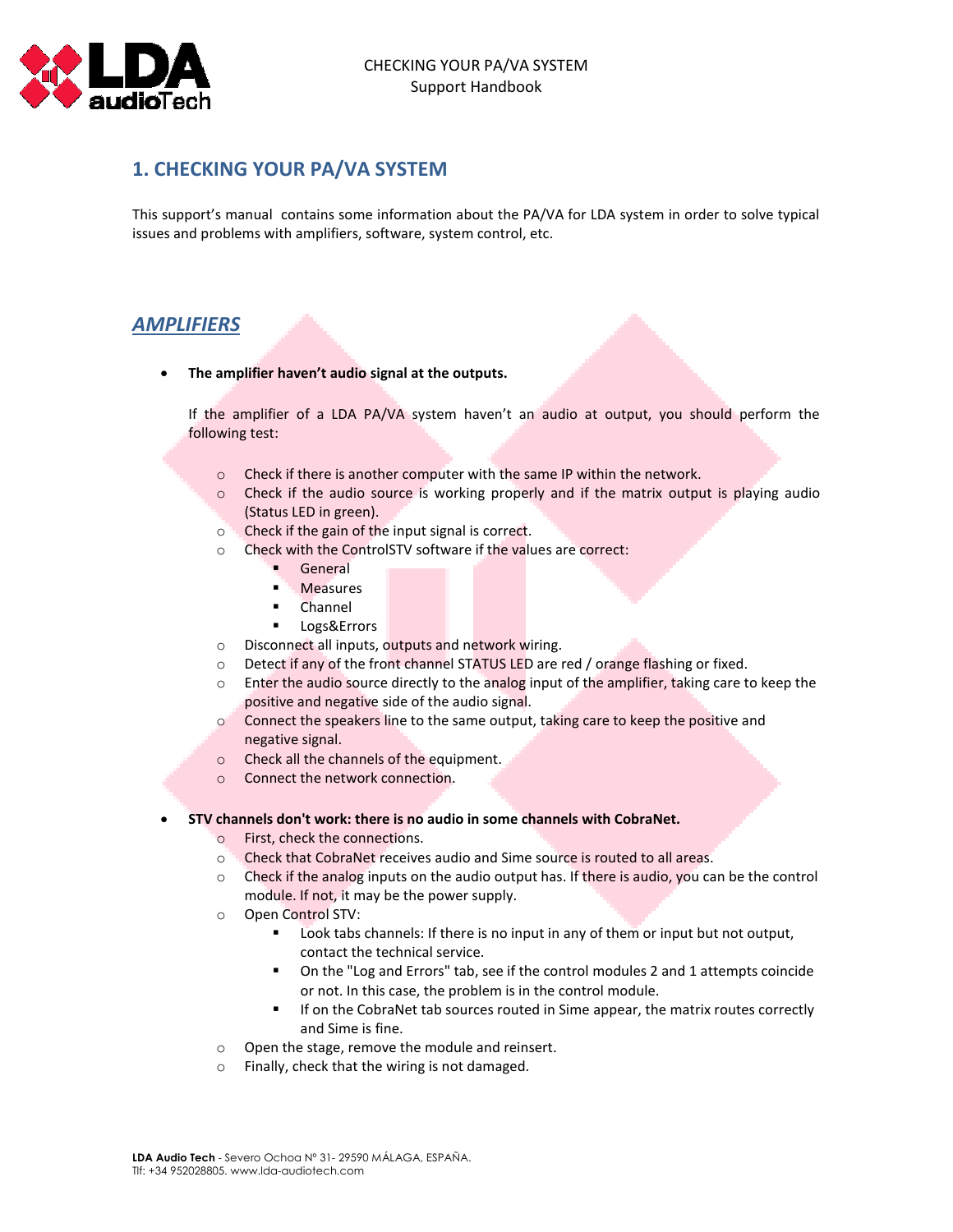

#### **Other problems.**

Refer to the user's manual of STV amplifier and refer to chapter 7 "SYSTEM STATE AND ERROR MESSAGES":

- Are the STATUS lights flashing red or impermanent red?

- Are the ON/STANDBY lights flashing red or impermanent red?

If you can't find the root of the problem, please do as follow:

- Disconnect all inputs and outputs of the amplifier.
- Restart the amplifier.
- Verify if the lights are flashing or impermanent red now.

If YES, please do as follow:

- Download the Control STV app by our website: http://www.lda-
- audiotech.com/descargas/SAT/Software/STV.zip
- Open the Control STV app in the server and put the IP address of the STV amplifier.
- Send us a screen capture of tabs: General, Measures and Log&Errors.

If NO, maybe you have a short-circuit or earth-leakage problem in the speakers line. Please check them.

### *SOFTWARE "SIME CONTROL"*

**Sime doesn't start.**

It could be because of one of these reasons:

- The user is not accessing correctly to the system (must use the top right icon)

- Simeapp.exe.CONFIG and Simeclient.exe.CONFIG file from "service" and "browser" paths (C:\Program Files\LDA Audio Tech\SIMEv2\service\) is not correctly configured (IP address and data base name).

- The IP address of the server or the PC where Sime is been executed is not in the correct range.

- There is no ping between the devices.

#### **Update Sime database.**

The Sime database updating process is:

- First, you must open the pgAmin3.exe aplication: Go to C:\Program Files\LDA Audio Tech\SIMEv2\postgres\bin, search for the file pgAmin3.exe and open it.

- On the left menu, double click over PostgresSQL (localhost:5432) and insert the password "Lda2112".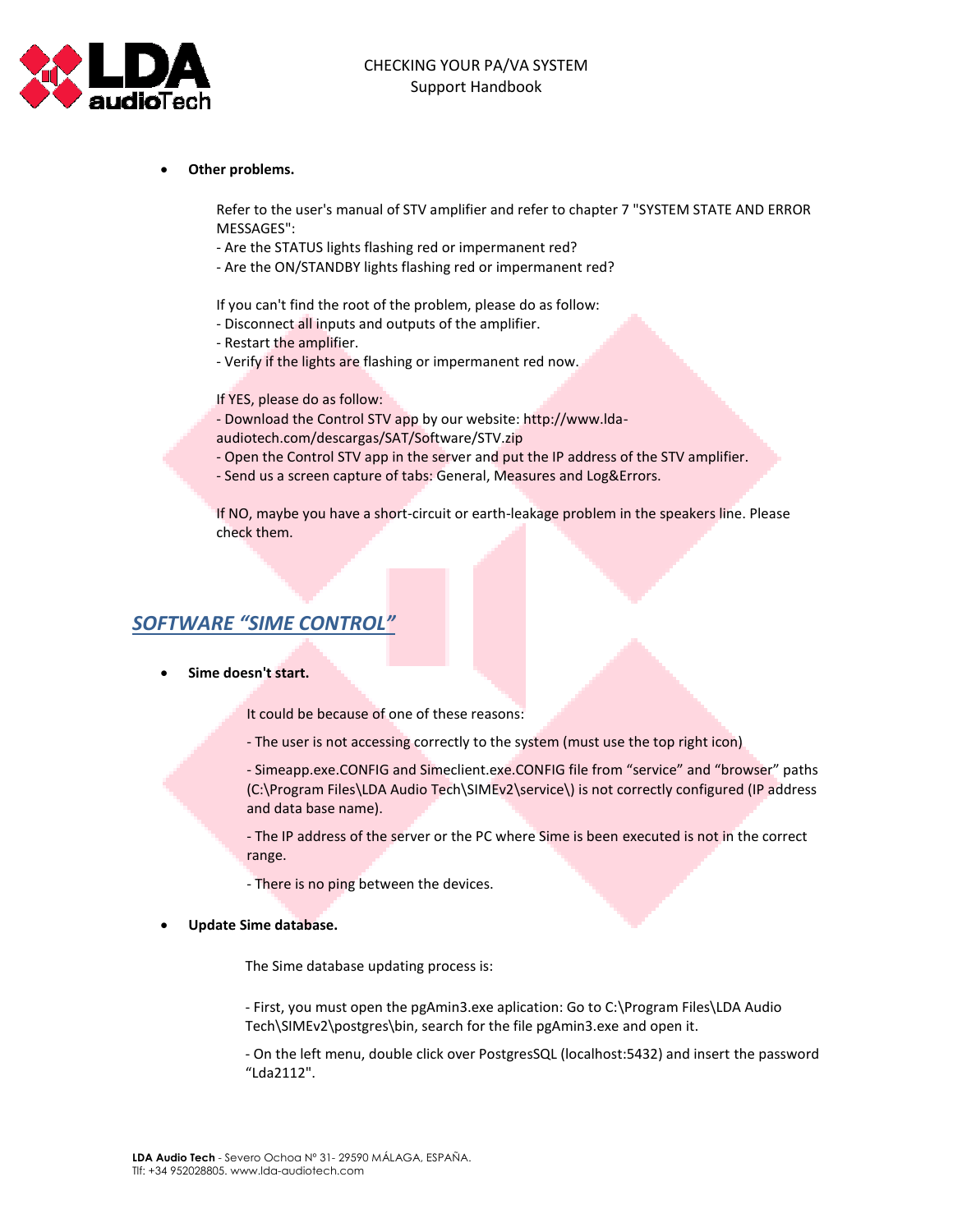

### CHECKING YOUR PA/VA SYSTEM Support Handbook

- Next, make a backup copy of the current database: Click on the dropdown "Databases" and then on "Sime" to open the database (it will be connected when the red cross on the left disappears). Right click on Sime and select "Backup" on the menu. Select "Tar" in the "Format" dropdown. Save the database in the folder you want (Desktop, for example).

- Update the database: Once the database backup is done, click with the right button on Sime and select "Delete/Drop". Now, a new empty database must be created. To do this, click with the right button over "Databases" and select "New Database". Name it as "Sime" and click on "OK". When the database is created, dropdown that "Sime" database and click with the right button over the name and select "Restore" in the menu. Search for the corresponding database and click on "Accept".

If everything is correct, the message "Process returned exit code 0" will appear. If it's "1", the process hasn't been done correctly.

#### **Sime starting error.**

The problem may be caused by an incorrect installation of the web server when Sime was installed, so an error message should have appeared in that moment indicating that the part of the web server was not installed because another web server (Windows's IIS) was configured. To solve this problem, it is recommended to try to disable the second web server and reinstall the application.

# *PA/VA SYSTEM*

**The system doesn't link.**

Do ping to the server**.**

**¿Which is the IP address of the server?**

In the schematics diagram or in the configuration file of Sime C:\Program Files\LDA Audio Tech\SIMEv2\service\simeApp.exe.config

### **There is no audio in PA/VA system.**

- o List the devices that you have connected in the PA/VA system**.**
- $\circ$  Verify if the CobraNet switch only has CobraNet signals, not control. If the audio is digital (by CobraNet) you will have to divide the network in two VLANs: one for CobraNet (layer 2) and one for Control (layer 3). Be careful with the configuration of sockets due to hybrid mode isn't able to manage some LDA's equipment.
- o You could have problems with switch due to a incorrect configuration after a short circuit or loss power supply, for example. It can be solved by reseting to default values. As we are working in VLAN, the system is very sensitive to network problems.
- o Verify if the socket B (CobraNet) in ZES80 is not connected.
- o Verify if in the ZES22, socket A for the control and B for CobraNet.
- o Verify if in the STV, socket A for the control and B for CobraNet.
- $\circ$  Verify if the microphone is connected to the corresponding input in ZES80, according the diagram connection.